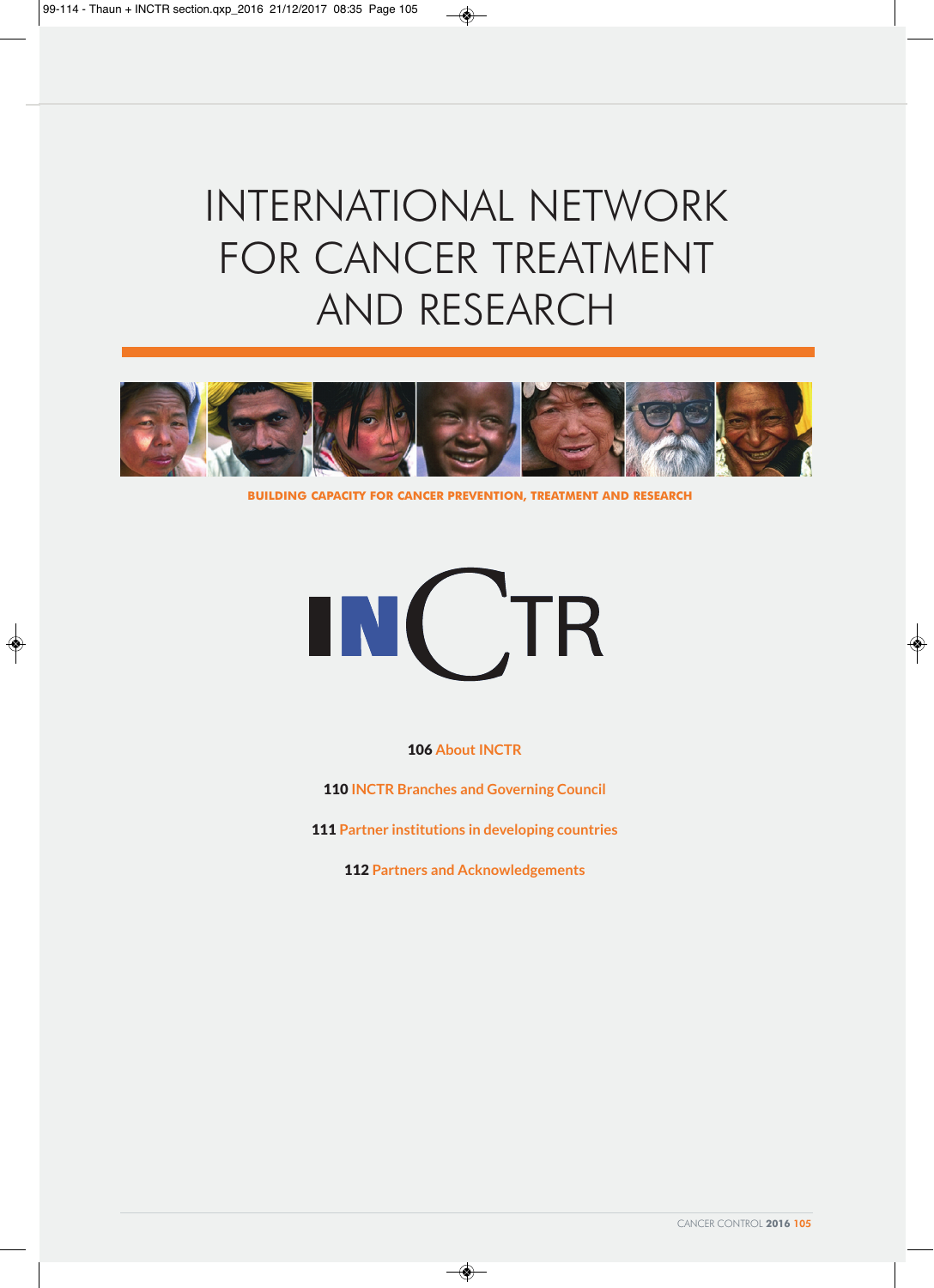INTERNATIONAL NETWORK FOR CANCER TREATMENT AND RESEARCH

# ABOUT INCTR

T he International Network for Cancer Treatment and Research (INCTR) is an international non-governmental organization (NG0) that was established to address a neglected global health problem – the ever increasing burden of cancer in developing countries. The founder members of INCTR included the former Institut Pasteur in Brussels and the International Union Against Cancer, now known as the Union for International Cancer Control (UICC). The National Cancer Institute in the United States provided financial and technical support and the organization began its activities in 2000. INCTR's headquarters are located in Brussels and it has offices and branches throughout the world. INCTR became an NGO in Official Relations with the World Health Organization (WHO) in January 2010.

#### The need for INCTR: Cancer in developing countries

Approximately 85% of the world's people live in low- or middleincome countries (LMICs). In 2012, Globocan estimated that there were approximately 14.1 million new cases of cancer and 8.2 million deaths from cancer in the world, with 65%of deaths occurring in LMIC. The number of cancer cases continues to rise across the world, but much faster in LMICs because development brings decreased mortality and with their higher fertility rates, this rapidly translates into population growth and increased numbers of patients with common diseases. The birth rate subsequently declines, although population growth continues since people live longer. Eventually birth and death rates stabilize at a much lower level of both than was the case prior to development. These demographic changes are accompanied by the adoption of unhealthy lifestyles practiced in high-income countries, particularly smoking and increasingly, overeating and a sedentary lifestyle.

Resources of all kinds for treating cancer are limited in LMICs, such that patients who develop cancer frequently lack access to a facility capable of making an accurate diagnosis and providing appropriate therapy. There is a lack of drugs, a paucity of radiation therapy facilities and very few cancer specialists or other health care workers who are needed to effectively care for cancer patients. Diagnosis may be so delayed that there is little that can be done even if the patient does finally reach a facility competent to care for them. Terminal care is not widely available, and regulations and attitudes are still largely directed towards preventing the misuse of opioids rather than relieving the pain of dying patients, such that most patients die without symptomatic relief or little or no mental or spiritual comfort. It is estimated,

for example, that less than 1% of patients who need palliative care in India receive it.

INCTR is unique in that it focuses only on the developing world. It also works directly with its collaborators, sometimes visiting them many times in order to achieve its goal of helping to build sustainable capacity in LMICs in order to assist these countries in cancer prevention, early diagnosis, treatment and palliative care. It is not an advocacy organization, and all clinical projects are coordinated by a health professional. Its output is information collected in the field, lives saved by cancer prevention or treatment, and improved quality of palliative care.

#### Who INCTR works with

INCTR utilizes health-care professionals familiar with the problems of developing countries to enable it to achieve its goals. See Box 1.

INCTR develops local capacity within LMICs by training health-care professionals to establish "centres of excellence"in the delivery of feasible, affordable and effective care, including palliative care, that is considered "best practice" so that they, in turn, can train others within their country or region.

INCTR works through its branches in implementing various programmes and projects conducted in collaboration with partner institutions in developing countries and monitored by field visits.

INCTR integrates research into its programmes by documenting and evaluating actual data (rather than projected economic or health benefits, for example). Such research may include a wide range of projects, from cancer education for the general public to developing treatment outcomes, including palliative care. This, in turn, enables health-care professionals working in LMICs to become familiar with the most pressing issues and to develop plans to improve efficiency and reduce cost. Although clearly many countries have limited health workforces and quantitation of such workforces can be valuable in terms of planning for the future, it realizes that

#### **Box 1: INCTR's goals – Making a difference**

◈

- To reduce the incidence of cancer in resource-limited countries through public and professional education about the causes of cancer and how to use this information in cancer prevention
- To detect cancer early through public and professional ducation about the early signs of cancer and what to do if they appear
- To diagnose cancer accurately through pathology training and, where important and feasible, imaging techniques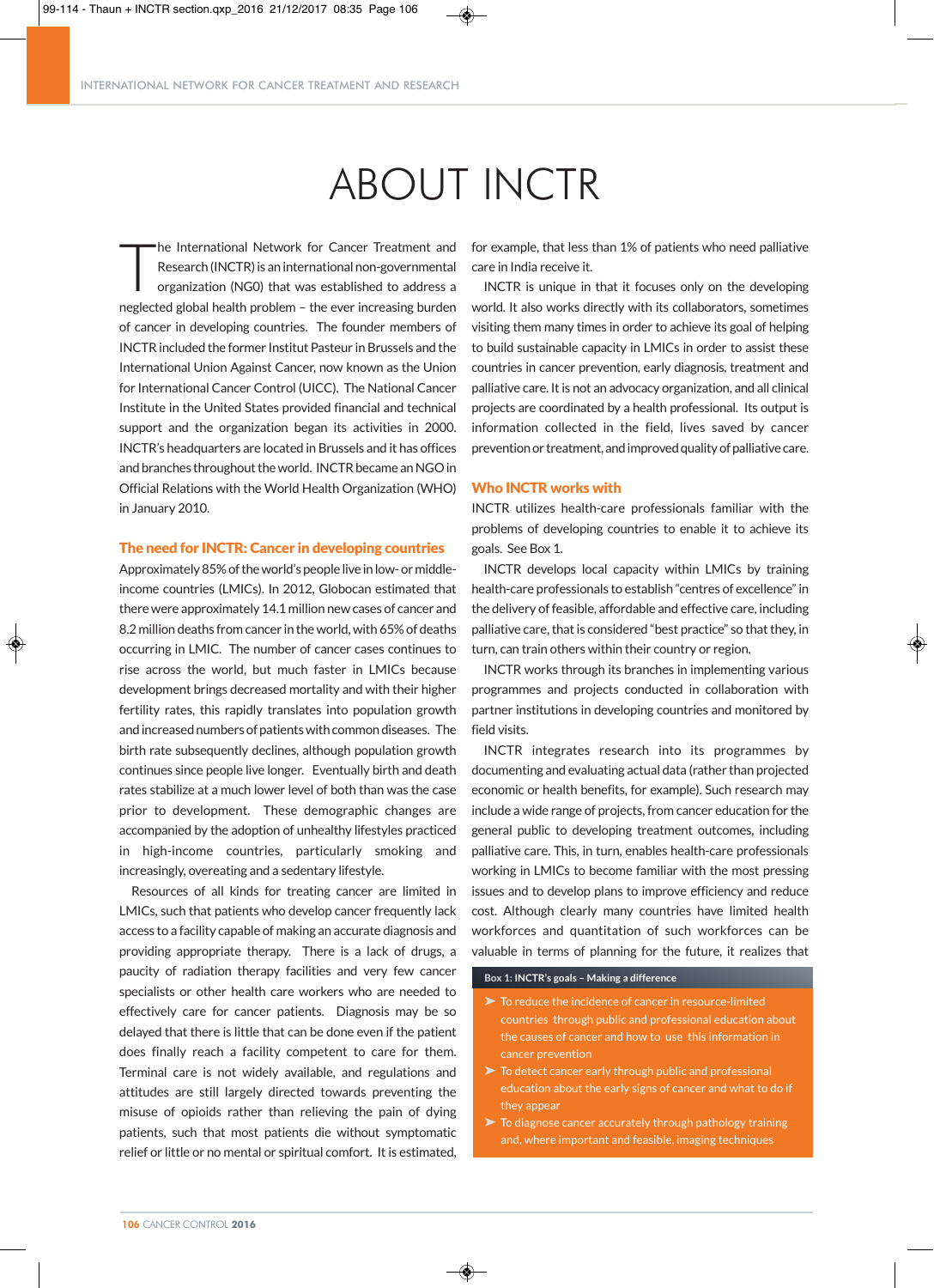#### INTERNATIONAL NETWORK FOR CANCER TREATMENT AND RESEARCH



many cancer plans have little impact because of the limited resources and great difficulty in expanding interventions to very poor populations which cannot "purchase" their own health-care needs and which have little or no chance of expanding their present resources. Having a cancer plan is not enough. Successful cancer plans require knowledge and a budget in addition to educated health professionals.

#### INCTR's structure

 $\Delta$ 

INCTR has consultants and volunteers dedicated to the accomplishment of its goals. Although its headquarters are located in Brussels, it has branches in the United States, Canada, Brazil, United Kingdom, France, Egypt, Nepal and India. Branches are legally established NGOs that contribute to and conduct programmes and projects that are relevant to INCTR's mission.

Resource development, administration and programmes (e.g., adult oncology, paediatric oncology, cancer registries, pathology and palliative care are supervised by an Executive Committee or directly by the branches. The Executive Committee is responsible to INCTR's Governing Council. Programmes and projects are developed with the participation, input and advice of various INCTR committees and strategy groups as well as independent scientific advisers. Programmes and projects are conducted in collaboration with partner institutions involved with cancer research, diagnosis and treatment, including palliative care and education in countries



#### **Box 2: Strategies**

◈

- $\blacktriangleright$  To build capacity for cancer prevention, diagnosis, treatment and palliation through professional education and training
- To conduct, or provide materials for the conduct of educational campaigns for the public and primary care doctors about the causes of cancer and living a healthier life
- To work with experts in-country to conduct locally relevant research on cancer control

with limited resources.

Individuals, institutions or organizations often choose to serve as Associate Members who contribute financially to the work of INCTR.

#### What does INCTR do?

INCTR addresses all aspects of cancer control with the overall goal of lessening the morbidity and mortality from cancer. It emphasizes training and education of health-care professionals in LMICs to ensure that "best practices" are instilled in cancer prevention, early diagnosis, treatment and palliative care. Research is an integral part of its work with its partners in LMICs in order to accurately document the cancer burden – including the types of cancer and extent of disease, the outcomes of prevention and early detection campaigns and the efficacy, toxicity and cost of treatment delivered. It also emphasizes public awareness of cancer, which is an essential component of early diagnosis. INCTR has a variety of programmes that are carried out in close collaboration with its branches as well as its partner institutions in developing countries. INCTR's current programmes include:

- ▶ adult oncology;
- Cancer registry;
- ‰ clinical research;
- $\blacktriangleright$  foundational;
- $\blacktriangleright$  palliative care;
- ‰ paediatric oncology;
- $\blacktriangleright$  pathology.

◈

#### INCTR's projects and achievements

Each INCTR programme has goals and objectives in line with the overall mission of the organization, divided into separate  **7.4 million** projects. Many projects have been conducted or are on-going and include:

#### *Adult oncology*

 $\blacktriangleright$  Prevention, early diagnosis, and treatment of selected cancers in poor urban areas and in rural and tribal regions in the state of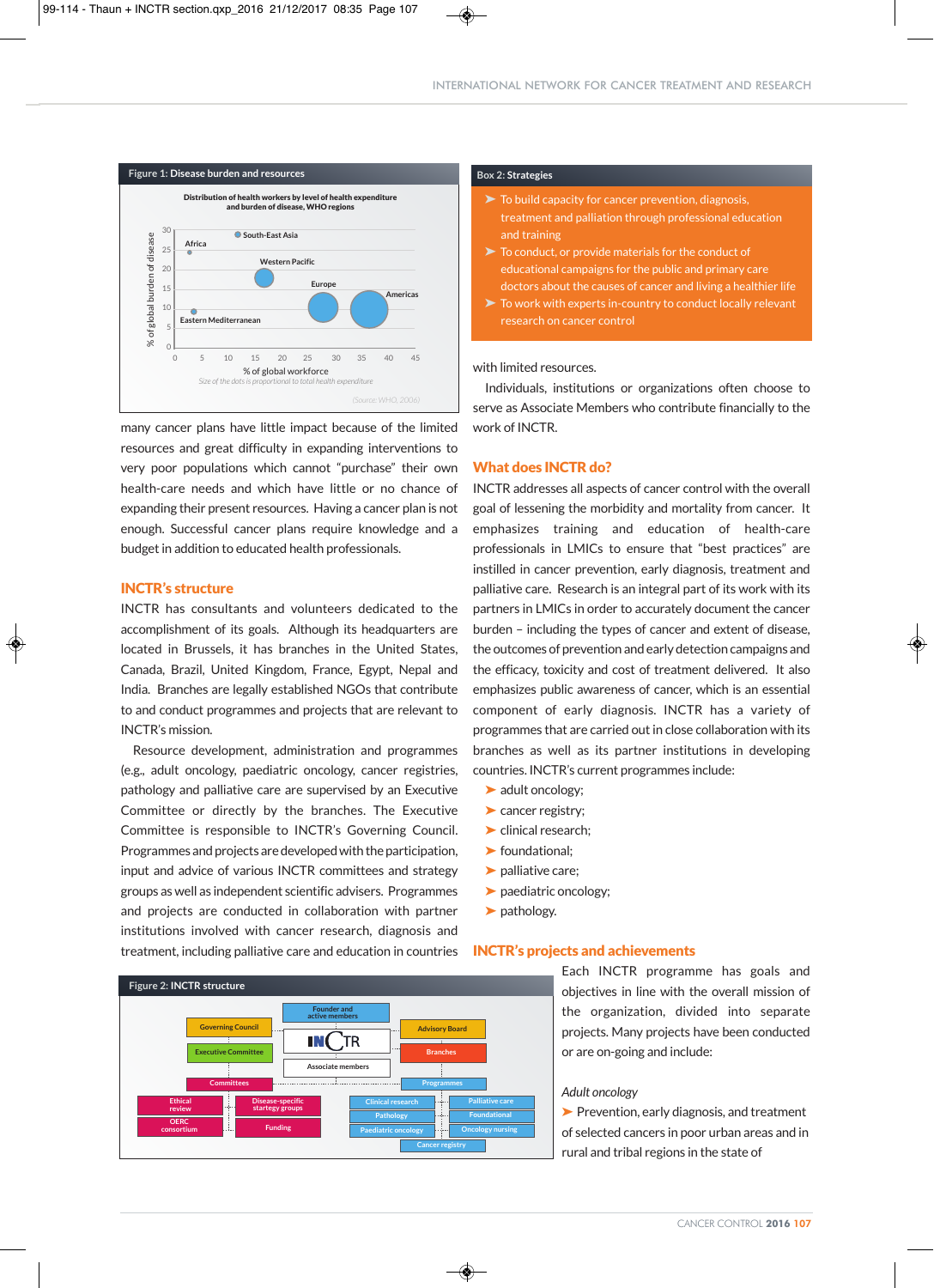

Rajasthan in India.

- ► Cervical cancer screening using visual inspection in Nepal and Tanzania.
- ▶ Training of Bolivian health-care professionals in cervical cancer screening by Peruvian experts.
- ► HPV vaccination of young girls in Nepal.

#### *Cancer registries*

- $\blacktriangleright$  Establishing an East African Registry Network (EARN) that subsequently became the African Cancer Registry Network (AFCRN). As part of the Global Initiative for Cancer Registry Development in LMICs, the Network acts as a consortium to provide a "regional hub" for cancer registries in sub-Saharan Africa. The AFCRN is supporting or assisting the development of 22 cancer registries in the region, including English-and French-speaking countries.
- $\blacktriangleright$  Provision of training courses in cancer registration and the use of CanReg 5.
- ‰ Participation in collaborative international research.
- ▶ Visits of INCTR consultants to the Kingdom of Saudi Arabia to review cancer registration procedures and data quality and to Uganda to offer advice on setting up a cancer registry.

#### *Clinical research*

- ▶ The treatment and characterization of acute Lymphoblastic Leukemia in children, adolescents and young adults in India – over 450 patients have been treated by four institutions.
- ► The treatment and characterization of Burkitt Lymphoma over 750 patients have been treated by seven centres in Nigeria, Democratic Republic of Congo, Uganda, Kenya and Tanzania. Survival is greater than 60% at 5 years.
- ▶ Understanding problems faced by parents of children with Retinoblastoma before treatment – 435 parents interviewed from institutions in 10 countries in Latin America, Asia and Africa.
- ► Situational analysis of breast cancer 8,800 medical records of women treated for breast cancer in four institutions in Peru, Egypt, Pakistan and India.
- ► Studies carried out in Brazil, India, Pakistan and Turkey to determine delays in diagnosing and treating nasopharyngeal carcinoma and assess the role of consanguinity and familial history in this cancer.
- $\blacktriangleright$  A new initiative to characterize the lymphoproliferative diseases in adults in Senegal with initiated in partnership with Universities in Dakar.
- ▶ Development of a pathological and radiological review for Brazilian patients with medulloblastoma in partnership with the Brazilian Society of Paediatric Oncology.

 $\triangleright$  Accreditation Programme in the conduct of clinical trials in institutions in Brazil.

- ► Educating school children about cancer in Nepal.
- $\blacktriangleright$  Evidence-based development through preparation of bibliographies of published literature from developing countries relevant to breast cancer and selected cancers in Egypt.
- ▶ Open Educational Resources for Cancer available online.
- $\blacktriangleright$  Thematic workshops to discuss challenges in cancer control in East Africa.
- ‰ Webinars for e-learning.
- ► Publication of two editions of *Cancer Control* in 2013 and 2014 with specialist health-care publisher, Global Health Dynamics, looking at all aspects of cancer policy, prevention, detection, treatment and palliation.

#### *Palliative care*

- ► Training and educating health-care professionals doctors, nurses and social workers in the principles of palliative care – in Brazil, Cameroon, Burkina Faso, Sénégal, Mali, Tanzania, India and Nepal.
- ► Sensitization workshops for government officials and the public in Brazil, Tanzania, India and Nepal.
- ► Development of a centre of excellence in palliative care for both adults and children in Hyderabad, India.
- ‰ Lobbying governments to improve access to opioids for terminally-ill cancer patients – Nepal and India.
- $\blacktriangleright$  Establishment of twinning programmes with hospices in Canada that support palliative care efforts in Nepal.
- ► Fostering the establishment of palliative care societies in Nepal and Pakistan.
- ▶ Promoting paediatric palliative care in Pakistan.
- ‰ Publishing a palliative care handbook describing the management of a wide variety of symptoms in English, Portuguese, French and Turkish.
- ▶ Development of the "Life at Your Doorstep" home care programme offering extensive, 24/7 support for patients and families struggling with advanced and terminal illness in the cities of Hyderabad and Secunderabad.
- ▶ Organized training course for Francophone sub-Saharan Africa in Uganda. This was led by HASPF and the Institute of Hospice and Palliative care in Africa with expert input by Hospice Africa Uganda and Alliance Mondial Contre le Cancer.
- ▶ Palliative care workshops and training courses for Francophone sub-Saharan Africa organized by AMCC in partnership with AFSO were held in Uganda and Ivory Coast.
- ‰ Establishment of palliative care centres of reference and

◈

*Foundational*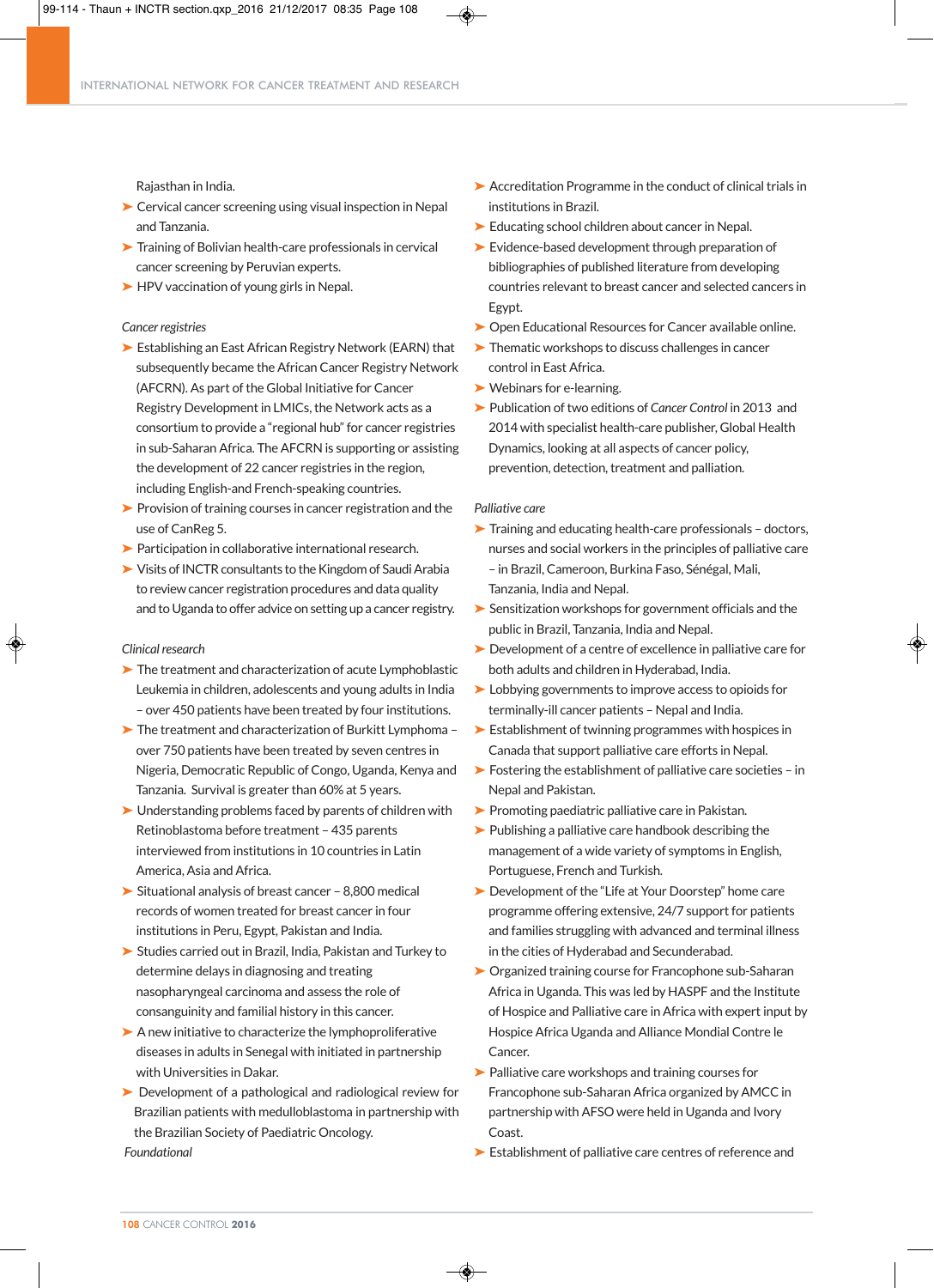training in sub-Saharan Francophone Africa (Mali, Cameroon, Ivory Coast).

- ► Canadian branch provides training in India for St Mary Hospital in palliative care and fosters a collaborative approach between palliative care and health care in Nepal.
- ► Development of palliative care programme in Rajasthan, India.

#### *Paediatric oncology*

- ‰ Establishment of centres of reference for the treatment of retinoblastoma – Mali and Democratic Republic of Congo.
- $\blacktriangleright$  Mentoring of Indian paediatric oncologists in the development of a common treatment protocol for Wilms Tumour.
- ▶ Conducting workshops and symposia on topics of relevance in developing countries.
- ▶ Promotion of the establishment of paediatric oncology societies – Philippines and Pakistan.
- $\blacktriangleright$  Development of a centre of excellence in paediatric oncology at the Santa Marcelina Hospital/TUCCA in São Paulo, Brazil.
- $\triangleright$  Conducting a campaign for the early diagnosis of retinoblastoma including, but not limited to, the translation of a film showing a child with early retinoblastoma into 12 languages and distributing the film around the world (Brazil); development and wide dissemination and display of posters (Mexico and Brazil); and establishment of a retinoblastoma day (Turkey and Brazil).
- ▶ Ophthalmology nurses from the Democratic Republic of Congo trained in France to fit prosthetic eyes following enucleation (surgical removal of the eye) for the treatment of retinoblastoma.

#### *Pathology*

- ▶ Central pathology review of Burkitt Lymphoma in institutions participating in the treatment protocol for this disease in Africa.
- ▶ Training and education workshops for pathologists and clinicians.
- ▶ Training and education workshops for technicians and pathologists in techniques to improve diagnostic capabilities.
- $\triangleright$  Use of iPath an internet telepathology programme for consultation, training and education.
- $\blacktriangleright$  Provision of training and education of haematopathologists in Francophone African countries (Cameroon, Democratic Republic of Congo, Sénégal).
- ► "What can we learn from Africa" pathology workshop held

◈

in Arusha, Tanzania for pathologists from Senegal, Benin and Democratic Republic of Congo to improve the ability of African haemato-pathologists to diagnose

haematopathologocal neoplasms using the World Health Organization Classification.

- $\blacktriangleright$  Setting up of a project to characterize lymphoproliferative disorders in adults in Senegal in partnership with local universities.
- $\blacktriangleright$  Programme to improve pathologic and haematologic diagnostics established in Ethiopia using on-site and online training, education, and consultations.

#### **Psychosocial support**

▶ Development of an educational programme relating to the psychosocial needs of cancer patients in conjunction with the Brazilian Society of Paediatric Oncology.

#### *World Health Organization*

- $\triangleright$  Organized the 2009 update of the WHO Essential Medicines List for Cancer.
- $\blacktriangleright$  Participated in guideline updating and development (cervical cancer, Kaposi sarcoma and referral guidelines for breast and cervical cancer).
- ▶ Consultation with Dr Jean Marie Dangou, Head of AFRO (African Regional Office of WHO) on non-AIDS defining malignancies in HIV positive individuals.
- ► INCTR organized an advisory meeting for WHO AFRO relating to the issue of AIDS-related but non-AIDS defining cancers in Africa. A report was provided to AFRO.
- ► Advising EMRO on a planned high-level meeting in the region late in 2014.
- $\blacktriangleright$  INCTR is participating in the development of recommendations for the management of cancer in the Eastern Mediterranean region. INCTR's particular focus will be cancer information and the development of a tool that countries can use to identify their strengths and weaknesses with respect to cancer control, and develop or modify plans accordingly.

Considerable attention will be paid to the identification of methods of collecting and assessing the quality of data, the use of data in making scientific observations and/or the creation of evidence essential to establishing effective treatment programmes. INCTR will work more closely with governments in this regard, and funding for training, projects, scientific studies etc. will come from both within the country and outside the country. Every attempt will be made to ensure that programmes are self-sustaining after a reasonable time has passed.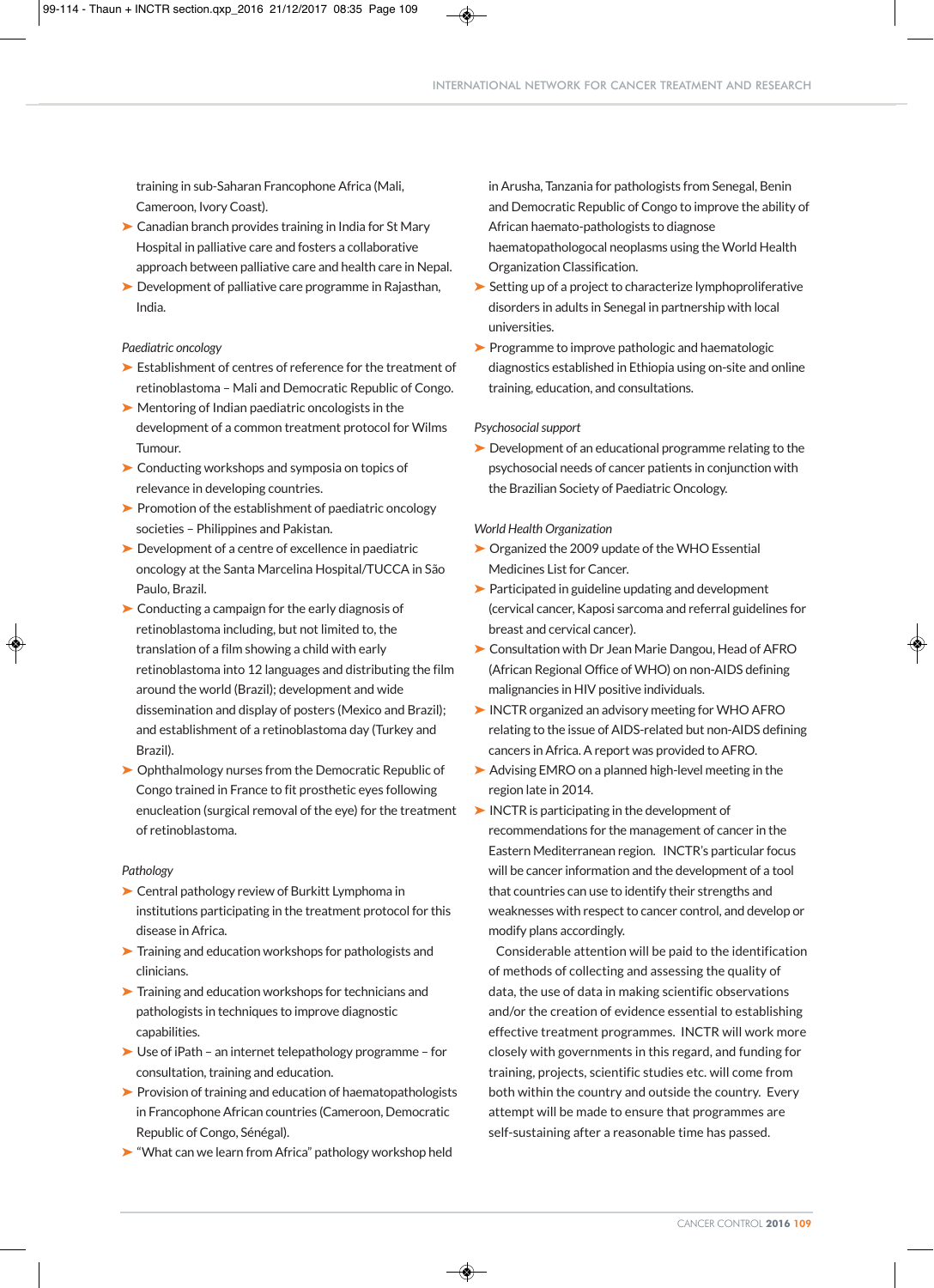

## INCTR BRANCHES Branches



#### BRASIL

*INCTR Brasil* Assioação International para Tratamento e Pesquisa do Cancer Av Nove de Julho, 4275 Jardim Paulista, CEP 01407-199 São Paulo, SP, Brasil ‰ President: Dr Sidnei Epelman *Contact: inctr@inctrbrasil.org*

#### **CANADA**

*INCTR Canada "Two Worlds Cancer Collaboration"* 401–41 Alexander Street Vancouver, British Columbia V6A 1B2 CANADA ‰ President: Dr Simon Sutcliffe ‰ Treasurer: Dr Stuart Brown

‰ Secretary: Dr Fraser Black

*Contact: cci-cancercontrol@shaw.ca or Helen@torrance.com*

EGYPT

*INCTR Egypt* First Floor, app 10 2 Houd El Laban Street Garden City, Cairo, Egypt ‰ President: Dr Hussein Khaled

► Executive Director: Dr Atef Badran *Contact: atef.badran@gmail.com*

#### FRANCE

*Alliance Mondiale Contre le Cancer* Institut Curie, 26 Rue D'Ulm 75005 Paris, France

- ‰ President: Professor Martine Raphaël
- ‰ Medical Director: Professor Pierre Bey
- Treasurer: Professor Jacques Rouëssé
- ‰ *contact@cancer-amcc.org*

#### INDIA *INCTR India*

Swasthya Kalyan Bhawan Narin Singh Road, Jaipur 302004 Rajasthan, India Trustees: ‰ Dr Shivraj Singh (Managing

- Trustee) ► Mr Apurv Kumar
- ► Mr Rajiv Sahai

#### NEPAL

*Nepalese Network for Cancer Treatment and Research INCTR Nepal* Ghokechaur Banepa 1, NEPAL

- ► Chairman: Dr Surendra B B Shrestha
- ‰ Vice Chairman: Dr Manohar Lal
- Shrestha ‰ Member Secretary: Radha Pyari
	- Nakarmi

*Contact: nnctr@ntc.net.np*

### GOVERNING COUNCIL

#### Dr Sultan Al-Sedairy

Vice President for Development Director, Research Centre, King Faisal Specialist Hospital Riyadh, Saudi Arabia

#### Dr Nausherwan Burki

Professor of Medicine, Division of Pulmonary Medicine University of Connecticut Health Center Farmington, CT Unitied States

#### Dr Sidnei Epelman

Director, Paediatric Oncology Santa Marcelina Hospital, Sao Paulo, Brasil

#### Dr Ian Magrath

President, INCTR, Brussels, Belgium

#### Dr Donald Maxwell Parkin

Chairman of the Board, INCTR UK Challenge Fund Honorary Senior Researcher Fellow

CTSU – University of Oxford, United Kingdom

#### Dr Martine Raphael

President, AMCC, INCTR's French Branch Hopital Bicetre Paris, France

#### Mr Louis Schoofs

Secretary/Treasurer, INCTR Former Chief Administrator Institut Pasteur Brussels, Belgium

Branches are established as legal nonprofit organizations within the country in which they are located so that they may raise and disburse funds in support of INCTR's mission. Branches establish and maintain linkages with cancer centres or units, relevant professional organizations or elements of national or regional governments and coordinate ongoing INCTR programmes and projects within the country or region, if located in a low- and middle-income country. INCTR branches are listed below.

#### UNITED KINGDOM

*INCTR Challenge Fund* 267 Banbury Road Prama House, Oxford OX3 7HT United Kingdom *Contact: max.parkin@ctsu.ox.ac.uk* ‰ Chairman: Dr Max Parkin ‰ Administrator: Mrs Biying Liu *Contact: bliu@afcm.org*

#### UNITED STATES

#### *INCTR USA* 1 Research Court, Suite 200,

Rockville, MD 20850, USA ▶ President and Chairman: Raj

► Vice President: Lawrence Lessin

► Vice Chairman and Chief

Simone

*For information: info@inctrus.org*

#### Dr Simon Sutcliffe

President, Two Worlds Cancer Collaboration (INCTR Canada President, Canadian Partnership Against Cancer Vancouver, BC Canada

#### *Ambassador for Science* Dr Harald zur Hausen

Nobel Laureate in Medicine, Deutsches Krebsforschungszentrum, Heidelberg, Germany

Shah

Communication Officer: Joseph

‰ Secretary: Tim Moynahan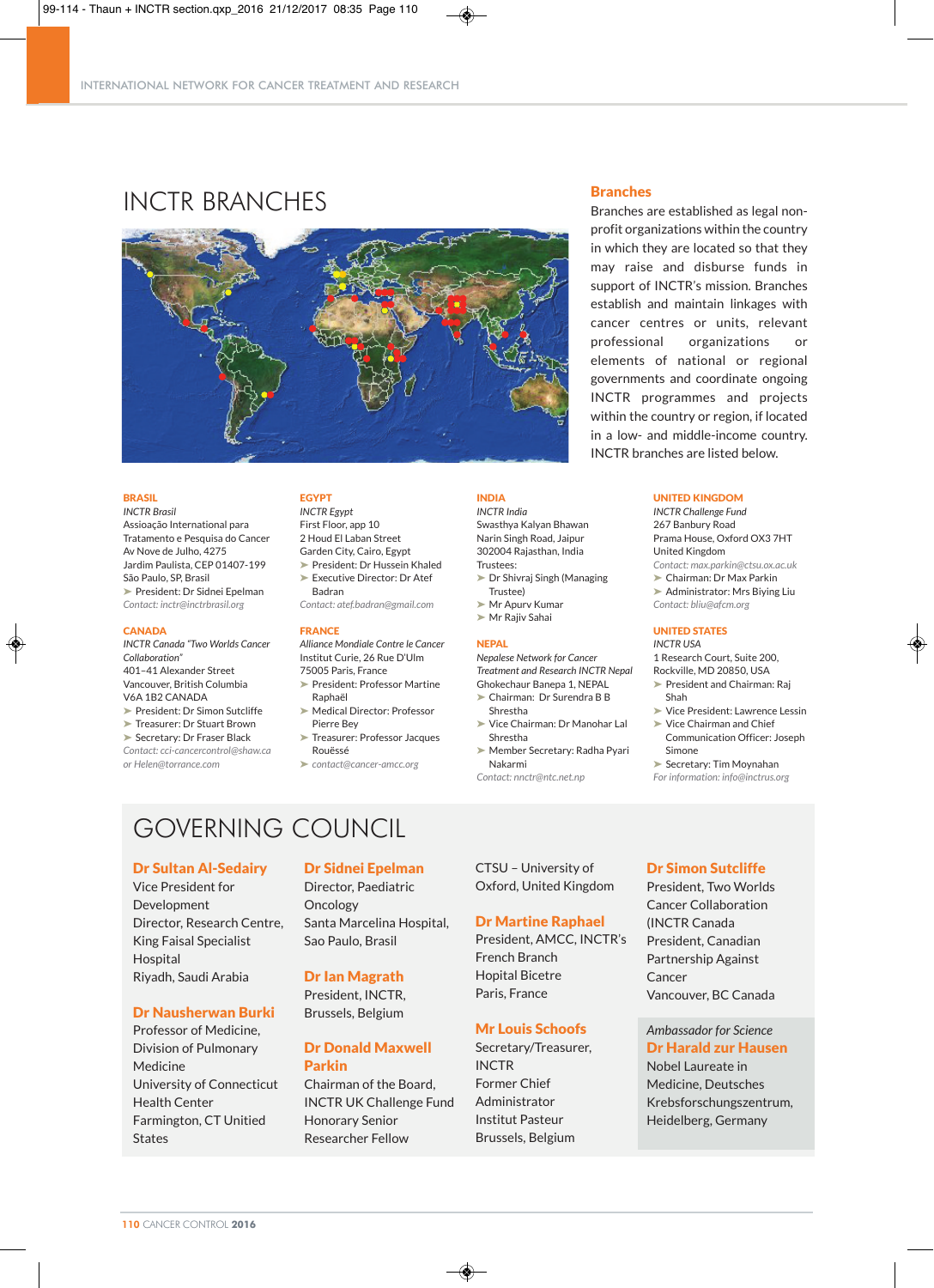## PARTNER INSTITUTIONS IN DEVELOPING COUNTRIES: PAST AND PRESENT

#### *Africa*

- ▶ Obafemi Awolowo University Teaching Hospitals Complex (Ile Ife, Nigeria)
- ▶ University College Hospital, Ibadan (Ibadan, Nigeria)
- ‰ Hôpital Général de Yaoundé (Yaoundé, Cameroon)
- ► Kenyatta National Hospital, University of Nairobi (Nairobi, Kenya)
- ► Bugando Medical Center (Mwanza, Tanzania)
- ‰ Muhimbili National Hospital (Dar es Salaam, Tanzania)
- ▶ Ocean Road Cancer Institute (Dar es Salaam, Tanzania)
- ▶ Tikur Anbessa Hospital, University of Addis Ababa (Addis Ababa, Ethiopia)
- ▶ St Mary's Hospital Lacor (Lacor, Uganda)
- ▶ Hôpital de Vanga (Vanga, Democratic Republic of Congo)
- ▶ Institut Ophthalmologique Tropical Africain, (Bamako, Mali)
- ▶ National Cancer Institute (Cairo, Egypt)
- ‰ Hôpital du Point G, Université de Bamako (Bamako, Mali)
- ‰ Centre Pasteur du Cameroun (Yaoundé, Cameroon)
- ‰ Université Cheikh Anta Diop (Dakar, Sénégal)
- ‰ CHU Mohammed VI (Marrakesh, Morocco)
- ‰ Clinique Universitaires, Faculté de Médecine de Kinshasa (Kinshasa, Democratic Republic of Congo)
- ‰ Clinique Universitaires, Université de Lubumbashi (Lubumashi, Democratic Republic of Congo)

#### *America*

- ‰ Santa Marcelina Hospital (Sao Paulo, Brazil)
- ‰ Instituto Nacional de Pediatria (Mexico City, Mexico)
- ‰ Instituto Nacional de Enfermedades Neoplãsicas (Lima, Peru)
- ‰ Universidad Francisco Marroquin (Guatemala City, Guatemala)
- ► El Instituto Oncologico Del Oriente Bolivano (Santa Cruz, Bolivia)

#### *Asia*

- ▶ Ankara University (Ankara, Turkey)
- ► Haceteppe University (Ankara, Turkey)
- ▶ Dokuz Eylül University (Izmir, Turkey)
- ‰ King Hussein Cancer Center (Amman, Jordan)
- ► King Faisal Specialist Hospital (Riyadh, Saudi Arabia)
- ‰ Children Cancer Institute, Ziauddin Medical University (Karachi, Pakistan)
- ‰ Jinnah Hospital Lahore Allama Iqbal Medical College (Lahore, Pakistan)
- ► Shaukat Khanum Memorial Cancer Hospital and Research Centre (Lahore, Pakistan)
- ‰ All India Institute of Medical Sciences (New Delhi, India)
- ‰ Cancer Institute (WIA) (Chennai, India)
- ‰ Jaslok Hospital and Research Centre (Mumbai, India)
- ▶ MNJ Institute of Oncology (Hyderabad, India)
- ▶ Tata Memorial Centre (Mumbai, India)
- ‰ Nepal Institute of Health Sciences (Kathmandu, Nepal)
- ▶ B P Koirala Memorial Cancer Hospital (Bharatpur, Chitwan, Nepal)
- ‰ Bhaktapur Cancer Care Hospital (Bhaktapur, Nepal)
- ‰ Hospice Nepal (Kathmandu, Nepal)
- ‰ Kanti Children's Hospital (Kathmandu, Nepal)
- ► Shechan Hospice (Kathmandu, Nepal)
- ▶ Scheer Memorial Hospital (Banepa, Nepal)
- ▶ Patan Hospital (Kathmandu, Nepal)
- ▶ Philippine Children's Medical Center (Quezon City, Philippines)
- ‰ Shanghai Children's Hospital (Shanghai, China)
- ► Sarawak General Hospital and Sarawak Hospice Society (Kuching, Sarawak, Malaysia)

#### *Latin America*

- ‰ Santa Marcelina Hospital (Sao Paulo, Brazil)
- ‰ Instituto Nacional de Pediatria (Mexico City, Mexico)
- ‰ Instituto Nacional de Enfermedades Neoplãsicas (Lima, Peru)
- ‰ Universidad Francisco Marroquin (Guatemala City, Guatemala)
- ► El Instituto Oncologico Del Oriente Bolivano (Santa Cruz, Bolivia)